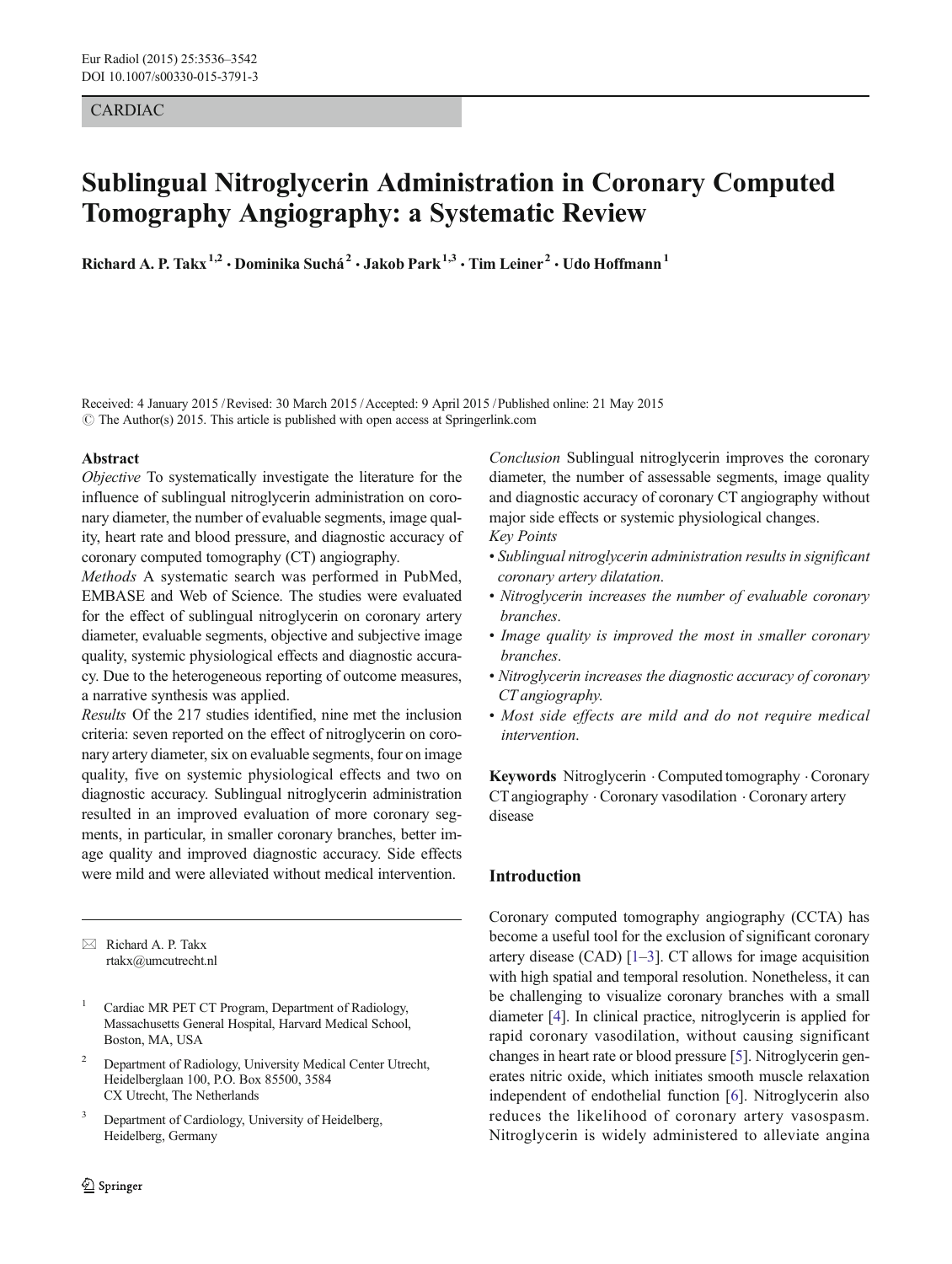pectoris and has a half-life of about 5 minutes [\[7,](#page-5-0) [8](#page-5-0)]. Sublingual spray is the preferred method of administration since it is the most efficacious and is associated with fewer side effects [[9,](#page-5-0) [10\]](#page-5-0). In acute myocardial infarction, sublingual nitroglycerin rapidly relieves pulmonary congestion and decreases myocardial oxygen consumption, although administration might result in a decline in cardiac output [\[11](#page-5-0)]. Headache and dizziness are most frequently associ-ated with the use of nitrates [[9\]](#page-5-0). Headaches following the use of sublingual nitroglycerin are fairly common, but are generally short-lasting and self-limiting. Dizziness is typically the result of nitroglycerin-induced hypotension. More serious side effects can occur in patients with diminished cardiac output/severe hypotension, in patients with increased intracranial pressure or patients using phosphodiesterase inhibitors [[9,](#page-5-0) [12](#page-5-0)]. Feldman et al. [[5\]](#page-5-0) demonstrated in invasive coronary angiography that small doses of nitroglycerin result in significant coronary artery and collateral dilatation, without significant changes in heart rate and blood pressure. The administration of nitrates was recommended for conventional coronary angiography by the American College of Cardiology/ American Heart Association (ACC/AHA) in 1999, because it allowed for reliable assessment of coronary stenosis degree [[13,](#page-5-0) [14\]](#page-5-0). Subsequently, sublingual nitroglycerin has been routinely used to dilate coronary arteries in CCTA examinations to optimize visualization of the coronary artery lumen and thus improve stenosis assessment [\[3](#page-5-0), [15,](#page-5-0) [16\]](#page-5-0).

Multiple studies evaluated the use of sublingual nitroglycerin in CCTA, however the evidence has not been systematically reviewed. This systematic review intended to summarize the current evidence on the effects of sublingual nitroglycerin on coronary diameter, the number of evaluable segments, image quality, heart rate and blood pressure, and diagnostic accuracy of CCTA.

# Materials and methods

#### Literature search

To identify all potentially relevant studies, a systematic search was performed using predefined criteria. PubMed, EMBASE and Web of Science were searched to December 2014. The databases were searched using the subject headings "sublingual nitroglycerin" or "nitroglycerin" or "nitrate" or "nitric oxide donors" and "computed tomography" or "CT" or "CCTA" and "coronary" or "cardiac". No search restrictions were applied. A manual reference check of included articles was performed to identify potential studies missed by our search strategy.

#### Eligibility Criteria

Article eligibility was determined using predefined criteria. Articles were included based on the following criteria: study domain, patients with suspected or known CAD; index test, CT; evaluation of premedication, nitroglycerin; study results, coronary artery diameter, evaluable segments, objective and subjective (e.g., Likert scale) image quality, systemic physiological effects and diagnostic accuracy. When studies stemmed from overlapping populations, the study with the largest population was included. Animal studies and phantom studies were excluded.

# Data Extraction and Analysis

Data were extracted by two reviewers. CT hardware, study design, number of patients, use of β-blockers, heart rate, nitroglycerin dose and time between scan were recorded and summarized. Due to the heterogeneous reporting of outcome measures for each study, a formal meta-analysis was not possible. We thus applied a narrative synthesis of the effect of sublingual nitroglycerin on coronary artery diameter, evaluable segments, objective and subjective image quality, systemic physiological effects and diagnostic accuracy.

# Results

# Literature search and assessment

The initial search identified 217 papers after removal of duplicates (Fig. [1](#page-2-0)). After title/abstract screening, 27 studies remained for full text assessment. Eighteen papers were excluded because they did not meet the predefined selection criteria, yielding a total of nine studies.

# Study characteristics

The study characteristics of the included studies are listed in Table [1.](#page-3-0) Of these, seven reported on the effect of nitroglycerin on coronary artery diameter, six on evaluable segments, four on image quality, five on systemic physiological effects and two on diagnostic accuracy.

### Coronary artery diameter

Seven studies evaluated the effect of sublingual nitroglycerin on coronary diameter on CCTA. Two studies used a randomized design [[20,](#page-5-0) [23\]](#page-5-0), one used intra-individual comparison [\[17](#page-5-0), [25\]](#page-5-0), one used a matched design [[22\]](#page-5-0) and two used a retrospective review of their database [\[18](#page-5-0), [24](#page-5-0)]. All studies demonstrated an overall increase in diameter with the use of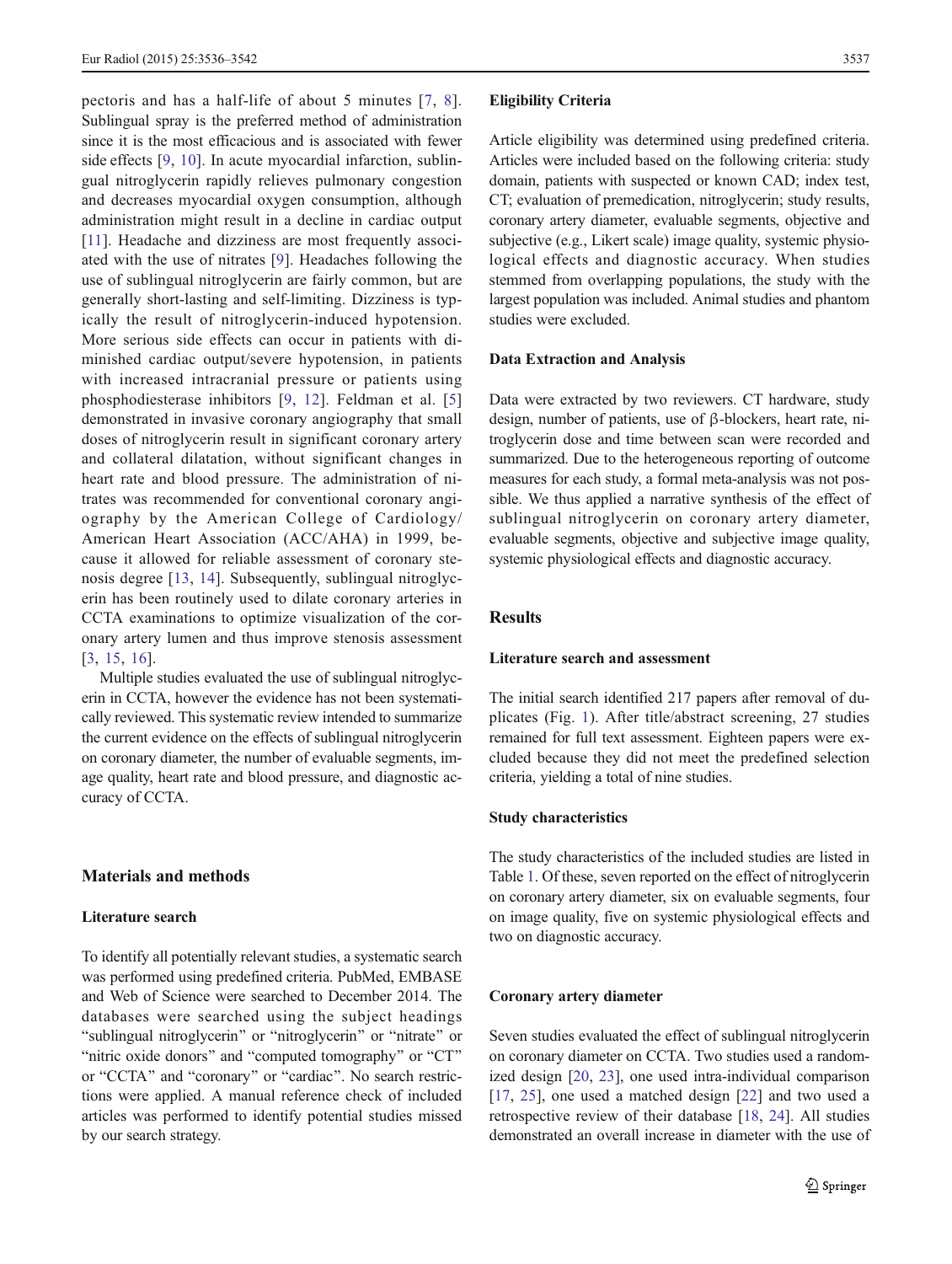<span id="page-2-0"></span>



nitroglycerin, ranging from 8 to 30 % (Table [2](#page-3-0)). Klass et al. [\[22\]](#page-5-0) showed that the relative vessel diameter increase is larger in distal segments compared to proximal segments. Okada et al. [\[25](#page-5-0)] and Sato et al. [\[23](#page-5-0)] confirmed this observation for peripheral segments. Kang et al. [\[18\]](#page-5-0) found a relative increase in diameter in two patients who underwent CCTA with and without administration of nitroglycerin.

#### Evaluable segments

Six CCTA studies evaluated the effect of sublingual nitroglycerin on the number of evaluable segments/branches [\[18](#page-5-0)–[20,](#page-5-0) [23](#page-5-0)–[25](#page-5-0)]. All studies showed an improvement in the number of evaluable segments in the nitroglycerin group. Okada et al. [[25](#page-5-0)] observed a non-significant increase in their intraindividual comparison in 52 patients. The effect was particularly profound when only comparing the number of side branches, as was performed by Decramer et al. [[20\]](#page-5-0). Lee et al. [[24](#page-5-0)] found a significant improvement in the visibility of second order branches of the left anterior descending (LAD) artery and the right coronary artery (RCA). Chun et al. [[19](#page-5-0)] showed that the application of nitroglycerin resulted in significantly more evaluable distal segments.

# Image quality

Two studies found that the administration of sublingual nitroglycerin resulted in significantly better subjective image quality, especially for the posterior descending artery [\[22](#page-5-0), [24\]](#page-5-0). Decramer et al. [[20\]](#page-5-0) did not observe an effect of nitroglycerin on objective measures such as signal-to-noise and contrast-tonoise ratio, nor did they observe a difference in the number of scans with substantial artefacts with the use of sublingual nitroglycerin. Okada et al. [\[25\]](#page-5-0) did not find a significant difference in subjective image quality. Two studies observed significantly higher intraluminal attenuation in the nitroglycerin group for the more peripheral vessels [\[22,](#page-5-0) [25\]](#page-5-0).

#### Systemic physiological effects

Three studies observed no significant changes in blood pressure and/or heart rate [\[19](#page-5-0)–[21\]](#page-5-0). Two more extensive studies did observe a significant change in heart rate, though heart rate variability tended to be lower in the group that received nitroglycerin [[23,](#page-5-0) [25\]](#page-5-0). Okado et al. also observed a notable decrease in systolic (10.6 %) and diastolic (9.1 %) blood pressure. Sato et al. [[23\]](#page-5-0) found significant changes in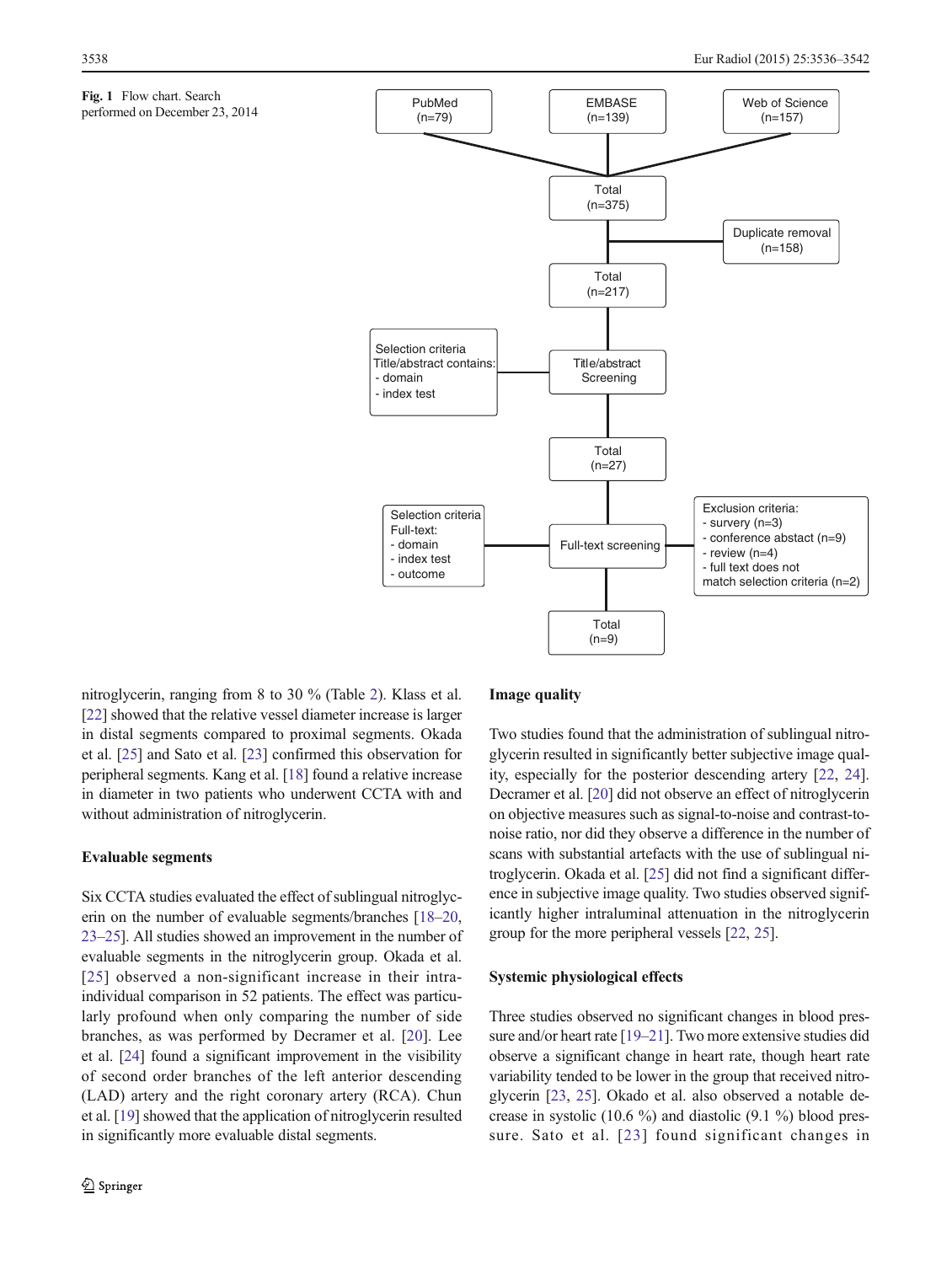<span id="page-3-0"></span>

| Author, year                       | CT hardware     | Study design                      | No. of patients    | Use of      | $\beta$ -blockers (%) | HR° (bpm)       | dose (mg)<br><b>SNG</b> | SNG and scan<br>Time between<br>(minutes) | Diameter      | Evaluable<br>segments | quality<br>Image | Physiological | Diagnostic<br>accuracy |
|------------------------------------|-----------------|-----------------------------------|--------------------|-------------|-----------------------|-----------------|-------------------------|-------------------------------------------|---------------|-----------------------|------------------|---------------|------------------------|
| Dewey, 2006 [17]                   | 16 and 64-slice | Intra-individual                  | $\Xi$              | $\circ$     |                       | $\mathcal{S}$   | 12                      | ç.                                        |               |                       |                  |               |                        |
| Kang, 2007 [18]                    | 16-slice        | Retrospective                     | $\overline{\bf 8}$ | $\circ$     |                       | 66              | 0.6                     | $\heartsuit$                              |               |                       |                  |               | ↘                      |
| Chun, 2008 [19]                    | 16-slice        | Retrospective                     | 76                 | $80\,$      |                       | $\overline{61}$ | $0.6^{#}$               |                                           |               |                       |                  |               | ↘                      |
| Decramer, 2008 [20]                | 64-slice        | Randomized                        | 42                 | $\,<$       |                       | 57              | 0.4                     | $\sim$                                    |               |                       |                  | ↘             |                        |
| Zhang, 2008 [21]                   | 64-slice        | Retrospective                     | $\infty$           | 47          |                       | 59              | 0.4                     |                                           |               |                       |                  |               |                        |
| Klass, 2009 [22]                   | 40-slice        | Retrospective                     | 60                 | $\lesssim$  |                       | $\sim$          | 0.8                     |                                           |               |                       |                  |               |                        |
| Sato, 2009 [23]                    | 16-slice        | Randomized<br>matched             | $\infty$           | 100         |                       | $\sqrt{2}$      | 0.3                     | $\sim$                                    |               |                       |                  |               |                        |
|                                    | 64-slice        |                                   | 67                 | 100         |                       | 61              | 0.6                     |                                           |               |                       |                  |               |                        |
| Okada, 2014 [25]<br>Lee, 2011 [24] | 64-slice DSCT   | Intra-individual<br>Retrospective | 52                 | $\circ$     |                       | $\overline{7}$  | 0.3                     | $\sim$<br>4                               |               |                       |                  |               |                        |
| Author, year                       | CT hardware     | Study design                      |                    | Vessel      | Overall               | ΣХ              |                         | <b>GKT</b>                                |               | LCX                   |                  | <b>RCA</b>    |                        |
|                                    |                 |                                   |                    | assessment  | increase $(°0)$       | No SNG          | After SNG               | No SNG                                    | After SNG     | No SNG                | After SNG        | No SNG        | After SNG              |
| Dewey, 2006 [17]                   | 16 and 64-slice | Intra-individual                  |                    | Proximal    | $\overline{16}$       | $4.3 \pm 1.1$   | $4.8 + 0.9$             | $3.0 + 0.6$                               | $3.5 + 0.5$   | $2.7 \pm 0.6$         | $3.2 \pm 0.7$    | $2.9 + 0.9$   | $3.5 + 0.7$            |
| Kang, 2007 [18] <sup>+</sup>       | 16-slice        | Retrospective                     |                    | Proximal    | 28                    |                 |                         |                                           |               |                       |                  |               |                        |
| Decramer, 2008 [20]                | 64-slice        | Randomized                        |                    | Proximal    | $30\,$                |                 |                         | $2.7 \pm 0.4$                             | $3.4 \pm 0.5$ |                       |                  | $2.6 + 0.4$   | $3.5 + 0.5$            |
| Klass, 2009 [22]*                  | 40-slice        | Retrospective matched             |                    | Proximal    |                       |                 |                         | 74±10                                     | 6788          | $68 + 10$             | $91 + 8$         | $79 + 10$     | $91 + 9$               |
| Klass, 2009 [22]*                  | 40-slice        | Retrospective matched             |                    | Distal      |                       |                 |                         | $49 + 8$                                  | $70\pm9$      | 49±7                  | 74±8             | $58 + 10$     | $82 + 10$              |
| Sato, 2009 [23]                    | 16-slice        | Randomized                        |                    | Proximal    | $^{\circ}$            | $3.9 + 0.4$     | $4.2 + 0.4$             | $3.2 \pm 0.4$                             | $3.4 \pm 0.3$ | $3.1 \pm 0.4$         | $3.3 + 0.3$      | $3.0 + 0.5$   | $3.4 \pm 0.3$          |
| Sato, 2009 [23]                    | 16-slice        | Randomized                        |                    | Distal      | 24                    |                 |                         | $2.6 + 0.3$                               | $3.3 + 0.3$   | $2.1 \pm 0.3$         | $2.7 + 0.3$      | $2.3 \pm 0.4$ | $2.7 + 0.2$            |
| Lee, 2011 [24]                     | 64-slice        | Retrospective                     |                    | Proximal    | 29                    | $3.1 + 0.6$     | $3.9 + 0.6$             | $2.8 + 0.5$                               | $3.6 + 0.7$   | $2.7 + 0.5$           | $3.4 \pm 0.6$    | $3.0 + 0.5$   | $4.1 \pm 0.7$          |
| Okada, 2014 [25]                   | 64-slice DSCT   | Intra-individual                  |                    | Full length | $\overline{4}$        |                 |                         |                                           |               |                       |                  |               |                        |

 $\underline{\textcircled{\tiny 2}}$  Springer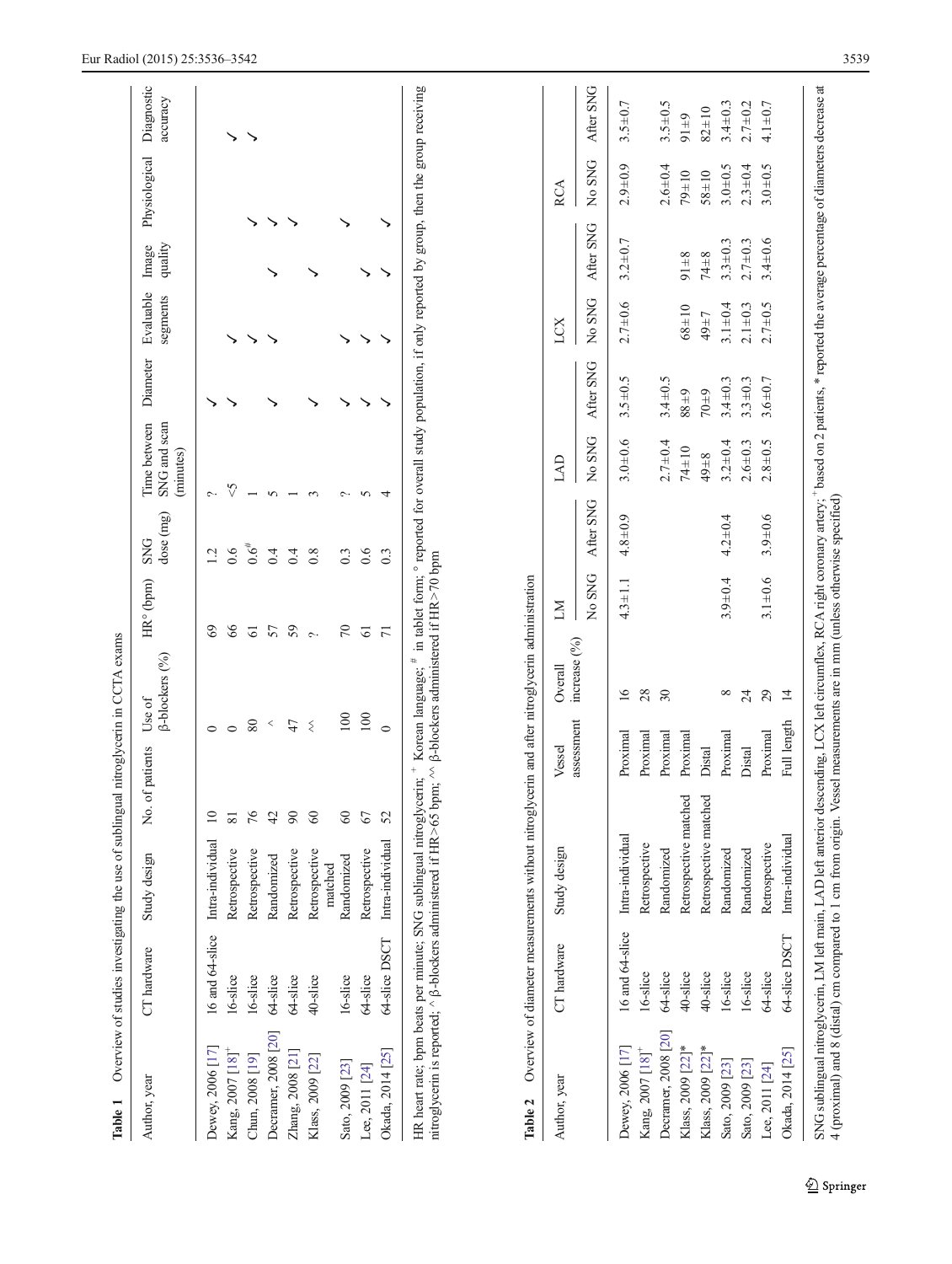hemodynamics after 4 minutes. Only a few studies reported on side effects; all were mild (e.g., headache or dizziness) and were alleviated without medical intervention [[19](#page-5-0), [20](#page-5-0), [23,](#page-5-0) [24\]](#page-5-0).

# Diagnostic accuracy

The effect of sublingual nitroglycerin on diagnostic performance was evaluated in two studies using 16-detector row CT [[18,](#page-5-0) [19\]](#page-5-0). Sensitivity and specificity were evaluated for a ≥50 % stenosis degree. Chun et al. [\[19\]](#page-5-0) reported a sensitivity of 97.0 % for patient-based evaluation with a specificity of 84.6 % for the nitroglycerin group compared to 90.0 % and 70.0 %, respectively, for the control group. Diagnostic accuracies for proximal, mid, and distal segments were all higher in the patients who received sublingual nitroglycerin. Overall sensitivity for segment-based evaluation was 83.0 % with a specificity of 97.8 % for the nitroglycerin group compared to 63.6 % and 94.8 %, respectively, for the control group. Kang et al. [\[18](#page-5-0)] determined the diagnostic accuracy in a subset of 42 patients who underwent invasive coronary angiography. On a segment basis, they found a comparable diagnostic accuracy of 79.5 % for the nitroglycerin group and 84.1 % for the control group. The diagnostic accuracy for finding any atherosclerosis was higher in the nitroglycerin group (85.8 % vs. 80.1 %).

# Discussion

This systematic review provides an overview of the current evidence on the effect of sublingual nitroglycerin. We found that one to two pumps of sublingual nitroglycerin (0.4-0.8 mg) increased coronary diameter, the number of assessable coronary artery segments, image quality and diagnostic accuracy of CCTA. The administration of nitroglycerin seems to be especially beneficial in smaller coronary branches. We observed among the included studies an increase in the number of evaluable segments as well as an increase in subjective and objective image quality in smaller coronary branches. The spatial resolution of CT may not be sufficiently high to visualize the smallest coronary branches; nevertheless nitroglycerin administration is able to increase the number of evaluable segments.

Sato et al. [\[23\]](#page-5-0) recorded heart rate and blood pressure every minute during image acquisition and observed significant changes in systemic hemodynamics after 4 minutes. However, only one scan acquisition was acquired and, thus, evaluation of maximal coronary dilatation was not feasible. Pepe et al. [\[26](#page-6-0)] observed a maximal vasodilator response between 4 and 5 minutes after nitroglycerin administration using magnetic resonance imaging (MRI) for visualization of the coronary artery lumen. Also, they noted among their subjects substantial heterogeneity in the time point of maximal coronary dilatation. On the basis of these studies, the optimal starting time for image acquisition is probably between 3 and 4 minutes after sublingual administration of nitroglycerin.

A point of concern is that the administration of nitroglycerin could result in overestimation of the stenosis degree [[27\]](#page-6-0). Conti et al. [\[28\]](#page-6-0) showed in 47 patients (119 coronary artery stenoses) undergoing conventional angiography that the use of sublingual nitroglycerin results in a significant increase in percentual stenosis (8 % mean) and that the more narrowed stenoses were less likely to dilate. This finding could be explained by a decrease in vascular reactivity to nitroglycerin in diseased vessels, especially in atherosclerotic segments with circumferential disease [\[29\]](#page-6-0). Another point of concern with the administration of nitroglycerin is that it can result in a decrease in blood pressure or reflex tachycardia [\[9,](#page-5-0) [30](#page-6-0)]. Reflex tachycardia, although rare, could result in more motion artefacts on CCTA [\[30](#page-6-0)]. Only Decramer et al. [\[20](#page-5-0)] evaluated the effect of nitroglycerin on the presence of substantial artefacts and did not observe significant differences.

The applicability of nitroglycerin in certain subgroups is of interest. Females have smaller coronary arteries compared to males after controlling for differences in body size [\[31](#page-6-0)]. Moreover, oestrogen affects vascular tone through production of nitric oxide by the endothelium [[32,](#page-6-0) [33](#page-6-0)]. However, none of the included studies investigated the effect of nitroglycerin in women compared to men. Another potentially challenging population are hypertensive patients, although in a small study using invasive angiography, no significant change in the lumen area was observed between normotensive and hypertensive patients after administration of sublingual nitroglycerin [\[34](#page-6-0)].

An interesting new field is the effect of nitroglycerin on the diagnostic accuracy of fractional flow reserve CT ( $FFR<sub>CT</sub>$ ). Advances in computational fluid dynamics allow for calculation of hemodynamic significance of coronary stenoses in CCTA examinations, which is based on an anatomic model of the coronaries generated from CCTA data [[35](#page-6-0)]. In the DeFACTO study [[36\]](#page-6-0), the effect of sublingual nitroglycerin on diagnostic accuracy of  $\text{FFR}_{CT}$  was evaluated. Administration of nitroglycerin was linked to improved specificity of  $FFR<sub>CT</sub>$  (55.2 % vs. 65.0 %). Improvement in the diagnostic accuracy of  $FFR<sub>CT</sub>$  was most profound when nitroglycerin was given 30 minutes or less before the CCTA examination (67.5 % vs. 78.6 %), which underscores the importance of early image acquisition after administration of sublingual nitroglycerin.

A limitation of this systematic review was that many studies used 16-slice CT, which is considered suboptimal for coronary imaging due to limited temporal resolution compared to current CT scanners. Second, only two studies evaluated the effect of nitroglycerin using an intra-individual comparison. Third, the time between sublingual nitroglycerin administration and scan acquisition was not listed in all of the included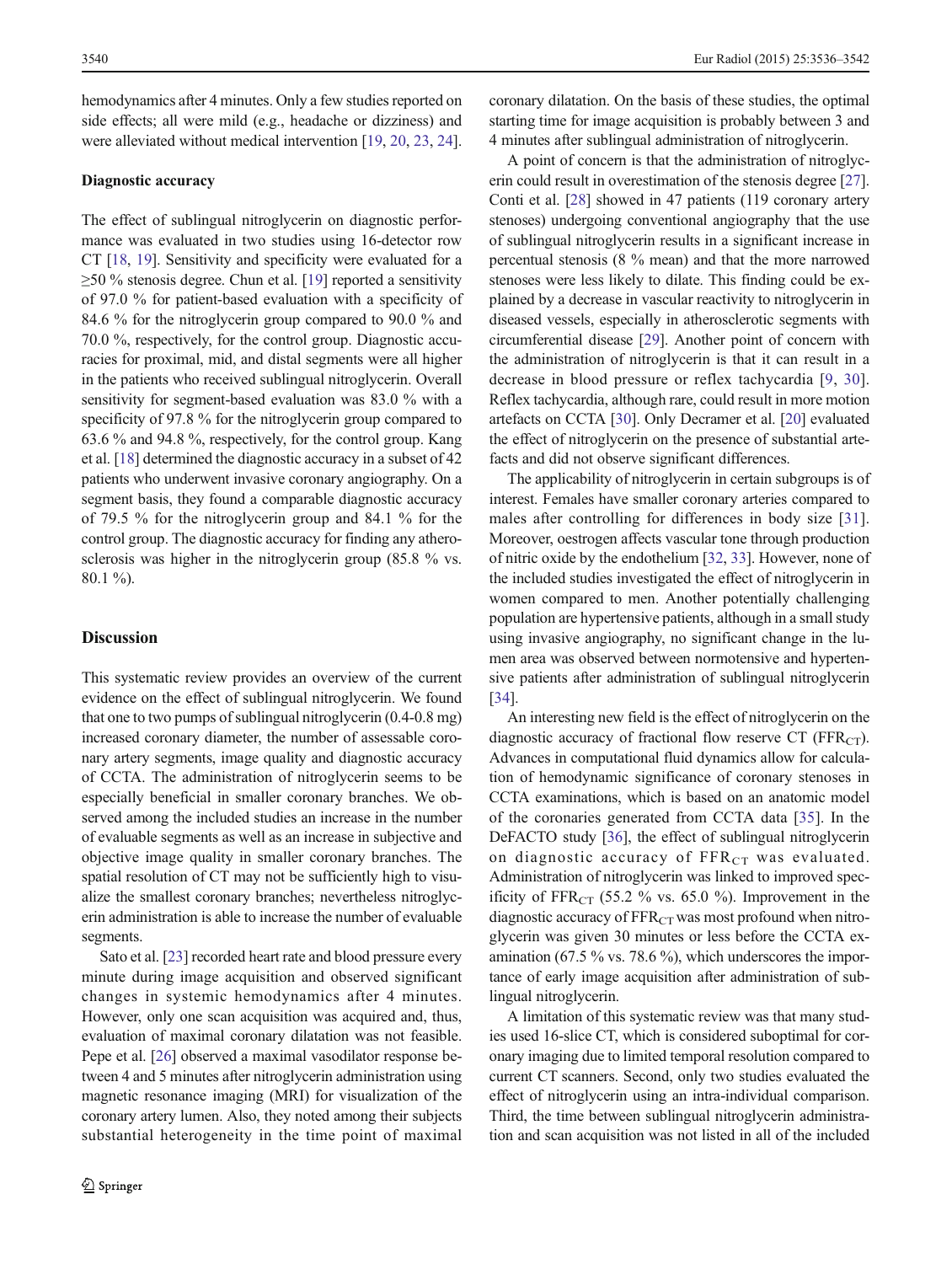<span id="page-5-0"></span>studies. Finally, we were not able to meta-analyze our findings due to the heterogeneous reporting of outcome measures.

In conclusion, despite its widespread use in clinical practice, only a few comprehensive studies evaluating the effect of nitroglycerin in coronary CCTA have been published. Our systematic review of the available evidence on the use of sublingual nitroglycerin in CCTA suggests that nitroglycerin improves coronary diameter, the number of assessable segments, image quality, and diagnostic accuracy, although only a few studies met the inclusion criteria. Only mild systemic physiological changes which may impact image quality can be expected if scan acquisition is performed within 4 minutes after nitroglycerin administration. However, the vasodilatory effects of nitroglycerin are reduced in atherosclerotic coronary segments. More studies are needed to assess the effect of nitroglycerin on stenosis assessment and  $\text{FFR}_{\text{CT}}$  measurements, especially when CCTA is performed on current generation scanners.

Acknowledgments The scientific guarantor of this publication is Tim Leiner. The authors of this manuscript declare no relationships with any companies whose products or services may be related to the subject matter of the article. Jakob Park received funding from the German Cardiac Society and German National Academic Foundation. All other authors have nothing to declare. No complex statistical methods were necessary for this paper. Institutional Review Board approval and written informed consent were not necessary because the study was a systematic review. Some study subjects or cohorts have been previously reported. This study is a systematic review; as such, this is a summary of previously published material.

Open Access This article is distributed under the terms of the Creative Commons Attribution-NonCommercial 4.0 International License (http:// creativecommons.org/licenses/by-nc/4.0/), which permits any noncommercial use, distribution, and reproduction in any medium, provided you give appropriate credit to the original author(s) and the source, provide a link to the Creative Commons license, and indicate if changes were made.

# References

- 1. Hulten EA, Carbonaro S, Petrillo SP, Mitchell JD, Villines TC (2011) Prognostic value of cardiac computed tomography angiography: a systematic review and meta-analysis. J Am Coll Cardiol 57:1237–1247
- 2. Dharampal AS, Papadopoulou SL, Rossi A et al (2013) Diagnostic performance of computed tomography coronary angiography to detect and exclude left main and/or three-vessel coronary artery disease. Eur Radiol 23:2934–2943
- 3. Maurer MH, Zimmermann E, Schlattmann P, Germershausen C, Hamm B, Dewey M (2012) Indications, imaging technique, and reading of cardiac computed tomography: survey of clinical practice. Eur Radiol 22:59–72
- 4. Martuscelli E, Romagnoli A, D'Eliseo A et al (2004) Accuracy of thin-slice computed tomography in the detection of coronary stenoses. Eur Heart J 25:1043–1048
- 5. Feldman RL, Pepine CJ, Curry RC Jr, Conti CR (1979) Coronary arterial responses to graded doses of nitroglycerin. Am J Cardiol 43: 91–97
- 6. Ignarro LJ, Napoli C, Loscalzo J (2002) Nitric oxide donors and cardiovascular agents modulating the bioactivity of nitric oxide: an overview. Circ Res 90:21–28
- 7. Parker JD, Parker JO (1998) Nitrate therapy for stable angina pectoris. N Engl J Med 338:520–531
- 8. Armstrong PW, Armstrong JA, Marks GS (1979) Blood levels after sublingual nitroglycerin. Circulation 59:585–588
- 9. Thadani U, Rodgers T (2006) Side effects of using nitrates to treat angina. Expert Opin Drug Saf 5:667–674
- 10. Pfister M, Seiler C, Fleisch M, Gobel H, Luscher T, Meier B (1998) Nitrate induced coronary vasodilatation: differential effects of sublingual application by capsule or spray. Heart 80:365–369
- 11. Williams DO, Amsterdam EA, Mason DT (1975) Hemodynamic effects of nitroglycerin in acute myocardial infarction. Circulation 51:421–427
- 12. Ahmad S (1991) Nitroglycerin and intracranial hypertension. Am Heart J 121:1850–1851
- 13. Jost S, Rafflenbeul W, Reil GH et al (1990) Reproducible uniform coronary vasomotor tone with nitrocompounds: prerequisite of quantitative coronary angiographic trials. Cathet Cardiovasc Diagn 20:168–173
- 14. Scanlon PJ, Faxon DP, Audet AM et al (1999) ACC/AHA guidelines for coronary angiography. A report of the American College of Cardiology/American Heart Association Task Force on practice guidelines (Committee on Coronary Angiography). Developed in collaboration with the Society for Cardiac Angiography and Interventions. J Am Coll Cardiol 33:1756–1824
- 15. Maurer MH, Hamm B, Dewey M (2009) Survey regarding the clinical practice of cardiac CT in Germany: indications, scanning technique and reporting. Röfo 181:1135–1143
- 16. Johnson PT, Eng J, Pannu HK, Fishman EK (2008) 64-MDCT angiography of the coronary arteries: nationwide survey of patient preparation practice. AJR Am J Roentgenol 190:743–747
- 17. Dewey M, Hoffmann H, Hamm B (2006) Multislice CT coronary angiography: effect of sublingual nitroglycerine on the diameter of coronary arteries. Röfo 178:600–604
- 18. Kang DK, Noh HW, Park KJ, Choi SY (2007) Assessment of the image quality and diagnostic accuracy of coronary CT angiography: effect of sublingual administration of nitroglycerin. J Korean Radiol Soc 56:127–135
- 19. Chun EJ, Lee W, Choi YH et al (2008) Effects of nitroglycerin on the diagnostic accuracy of electrocardiogram-gated coronary computed tomography angiography. J Comput Assist Tomogr 32:86–92
- 20. Decramer I, Vanhoenacker PK, Sarno G et al (2008) Effects of sublingual nitroglycerin on coronary lumen diameter and number of visualized septal branches on 64-MDCT angiography. AJR Am J Roentgenol 190:219–225
- 21. Zhang J, Fletcher JG, Harmsen WS et al (2008) Analysis of heart rate and heart rate variation during cardiac CT examinations. Acad Radiol 15:40–48
- 22. Klass O, Mutlu S, Hohl K et al (2009) Multidetector computed tomography coronary angiography: sublingual nitroglycerine improves image quality significantly because of peripheral coronary vasodilatation. J Comput Assist Tomogr 33:199–203
- 23. Sato K, Isobe S, Sugiura K et al (2009) Optimal starting time of acquisition and feasibility of complementary administration of nitroglycerin with intravenous beta-blocker in multislice computed tomography. J Comput Assist Tomogr 33:193–198
- 24. Lee CM, Wang HJ, Kung CH et al (2011) Evaluation of nitroglycerin premedication on the arterial luminal diameter and branches of coronary arteries on 64-multidetector computed tomography angiography. J Exp Clin Med 3:85–88
- 25. Okada M, Nakashima Y, Nomura T et al (2014) Coronary vasodilation by the use of sublingual nitroglycerin using 64-slice dualsource coronary computed tomography angiography. J Cardiol. doi[:10.1016/j.jjcc.2014.05.012](http://dx.doi.org/10.1016/j.jjcc.2014.05.012)